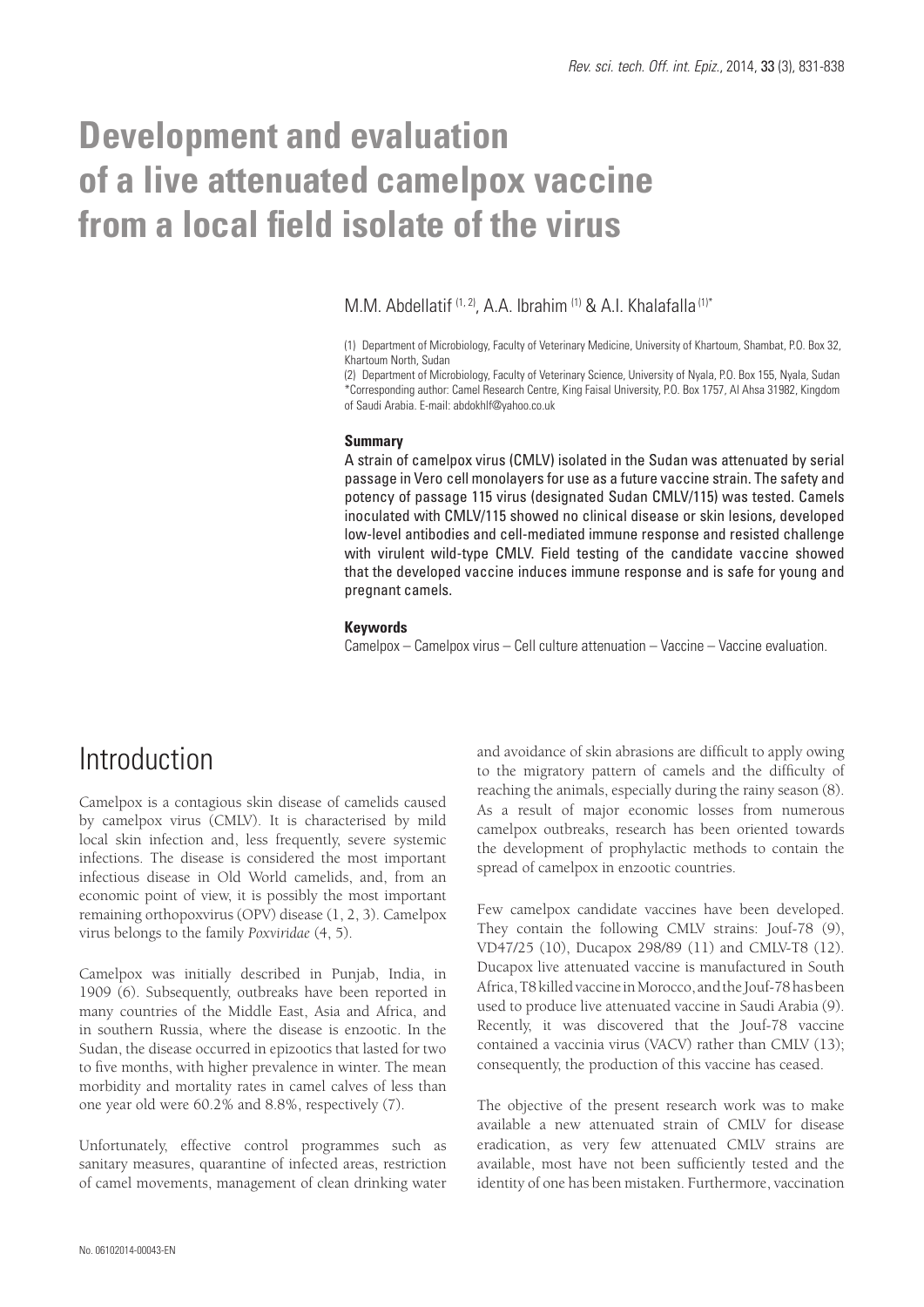against camelpox is not popular and is not yet practised in East Africa. It is anticipated that local production of camelpox vaccine in a low-income country such as Sudan, which has more than four million camels, will improve camel production and support its economy through the export of vaccinated camels.

### Materials and methods

#### **Camelpox virus strains**

The CMLV used to produce a live attenuated vaccine was a pathogenic field strain (CP/Dbg/92/3) isolated from sick camels during a field outbreak that occurred in the Butana area of Eastern Sudan (14). CMLV strain VD 45, kindly provided by the French Agricultural Research Centre for International Development (CIRAD), was used to prepare antigen for the delayed hypersensitivity test (DHT). For the challenge experiment, the pathogenic field strain (CP/ NW/92/2) (14, 15) in its third cell culture passage was used.

#### **Dromedary camels**

Camels 12 to 18 months old, with no history of camelpox, were obtained from the Camel Research Centre in the Faculty of Veterinary Medicine at the University of Khartoum. They were kept at the animal house in the Department of Microbiology where the experiment was performed. Camels were treated against ticks and internal parasites using Ivermectin.

#### **Virus attenuation**

The CP/Dbg/92/3 strain of CMLV was serially propagated in confluent monolayers of Vero cells grown in 25 cm<sup>2</sup> tissue culture flasks. The virus was passaged for a total of 115 passages according to a standard technique (3). Viruses from passages 50 (CMLV/50), 100 (CMLV/100) and 115 (CMLV/115) were used in the evaluation experiments. During attenuation the virus was clone-purified three times at passages 30 and 90 by the limiting dilution technique, according to the method described by Downie and Haddock (16), the procedure was repeated twice. The supernatant of each passage was examined to determine whether or not it was free from bacterial and fungal contamination by inoculation in thioglycolate broth, mycoplasma agar base enriched with supplements, and Sabouraud's agar, according to standard techniques (17).

#### **Preparation of experimental vaccine batch**

Master seed, working seed and the experimental vaccine batch were prepared using Vero cells according to the World Organisation for Animal Health (OIE) principles for the production of veterinary vaccines (18).

#### **Virus identification**

The CMLV in the virus preparations used in this study was identified using the *alpha* virus neutralisation procedure (constant-serum, diluted-virus) as described by Beard (19). Each virus was simultaneously tested against negative and anti-CMLV hyper-immune serum previously produced in rabbits against the  $VD_{45}$  strain of CMLV (10). Additionally, each virus preparation was tested by polymerase chain reaction (PCR) following the procedure described by Sheikh *et al.* (15).

#### **Determination of immune response**

Sera collected from experimental dromedary camels were heat-inactivated at 56°C for 30 min and tested for circulating antibodies against CMLV using the *Beta* serum neutralisation test (SNT) (constant-virus, diluted-serum) following a standardised procedure (3).

#### **Titration of virus infectivity**

The infectivity titre of each virus preparation was analysed using Vero cells (20) and the tissue culture infective dose 50/ml (TCID $_{50}$ /ml) determined (21).

#### **Efficacy test in dromedary camels**

Eight experimental camels were divided into four groups (A, B, C and D) of two animals each. Each animal in group A received a subcutaneous injection with 1 ml of CMLV/115 suspension ( $10^{3.8}$  TCID<sub>50</sub>/ml), group B received a subcutaneous dose of  $1 \times 10^{5.8}$  TCID<sub>50</sub> and group C  $3 \times 10^{5.8}$  TCID<sup>50</sup>; group D was inoculated with phosphatebuffered saline as a control (Table I). Experimental camels were followed daily for clinical signs and rectal temperature was recorded early morning for four weeks post vaccination.

**Table I**

**Dose scheme followed to inoculate camels with CMLV/115**

| Group | Treatment $(TCID_{50})$ |  |
|-------|-------------------------|--|
| А     | $1 \times 10^{3.8}$     |  |
| R     | $1 \times 10^{5.8}$     |  |
| C     | $3 \times 10^{5.8}$     |  |
| n     | PBS (1ml)               |  |

CMLV: camelpox virus

PBS: phosphate-buffered saline TCID: tissue culture infective close

#### **Kinetics of antibody response in camels**

Blood samples were drawn into plain tubes from the jugular vein of each animal on a weekly basis at the time of clinical examination. Sera were separated and stored at 4°C until tested for circulating antibodies by SNT, as described above.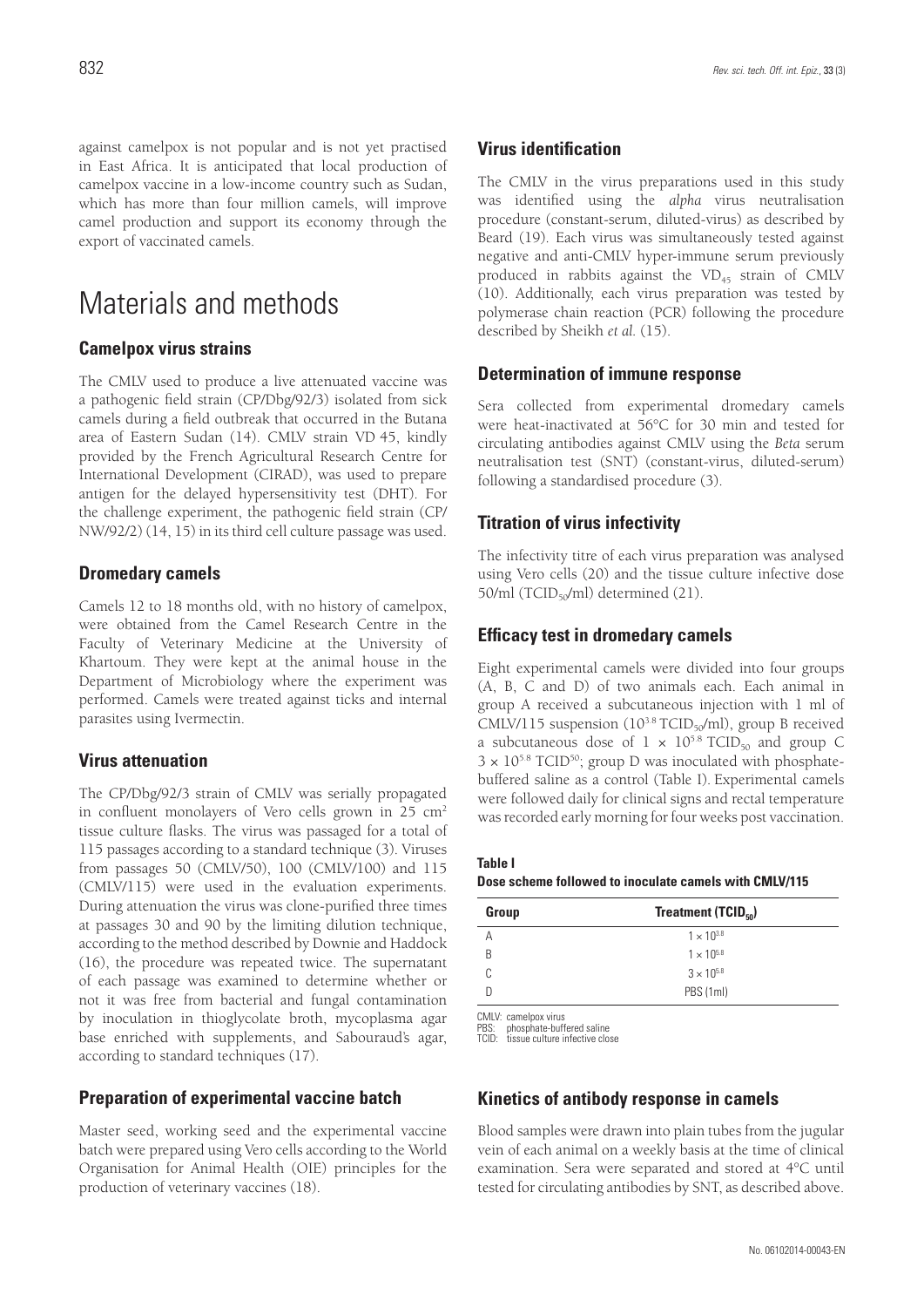#### **Total leukocyte count and differential leukocyte count**

Blood samples were collected from the experimental animals on a weekly basis in EDTA to estimate the total leukocyte count (TLC) and the differential leukocyte count (DLC). Samples were analysed within 30 min of collection (post vaccination and post challenge) using standard haematological techniques (22).

#### **Delayed hypersensitivity test**

Cell-mediated immune response was measured using a DHT according to the method described by Khalafalla and El Dirdiri (23).

#### **Challenge experiment**

The challenge experiment was carried out on day 42 post vaccination by subcutaneous inoculation of  $10^{5.6}$  TCID<sub>50</sub>/ml of the CP/NW/92/2 strain of CMLV in a shaved area on the left side of the neck. All eight experimental camels, including the control non-vaccinated animals, were challenged. The animals were closely monitored for the development of specific disease or appearance of any reaction at the site of inoculation. Rectal temperature was recorded daily up to day 14 post challenge and serum samples were collected from the camels at days 0, 7 and 14 post challenge.

#### **Field vaccination trial using CMLV/115**

The field vaccination trial, which included 44 animals of different ages and sexes, was carried out in a camel herd in the outskirts of Khartoum City in Sudan. Camels were vaccinated with CMLV/115  $(10^{5.8}$  TCID<sub>50</sub>/ml) subcutaneously. The camels in the herd were divided into two groups on the basis of age: young animals (<4 years; *n* = 28) and adult animals (>4 years; *n* = 16). Pre-vaccination sera were collected and tested for antibodies against CMLV by SNT. Two pregnant camels were included in the trial. Camels were followed every other day for clinical signs for five weeks post vaccination. Blood samples were collected weekly and sera were tested for circulating antibodies by SNT, as described above.

### **Results**

### **Development of live attenuated camelpox virus vaccine**

A stock virus was prepared from the wild-type CMLV. The virus was identified by virus neutralisation test and PCR. The virus was then serially propagated in confluent monolayers of Vero cells. At passage  $115$  the TCID<sub>50</sub>/ml was found to be 105.5/ml and the cytopathic effect appeared as cell rounding, plaque formation and complete destruction of the monolayer within 48 h post inoculation (PI).

#### **Bacterial, fungal and mycoplasma sterility tests**

Freedom from bacteria, fungi and mycoplasma contamination in virus stock, low- and high-passage virus preparations and the experimental vaccine batches was certified by the absence of any growth on selective media.

#### **Efficacy test on dromedary camels**

#### Post-vaccination reaction

Neither the camels vaccinated with different doses of CMLV/115 nor the contact controls showed any local lesion at the site of inoculation. Clinically, throughout the experiment, experimental animals appeared healthy and behaved normally, without any clinical signs.

#### Kinetics of immune response

Freedom from circulating antibodies in the experimental camels prior to inoculation with CMLV/115 was confirmed by SNT. Formation of neutralising antibodies against CMLV was detected in the vaccinated camels in the first week PI. While camels inoculated with a low dose showed relatively lower antibody titres, no significant variation was observed in the humoral response of camels inoculated with  $1 \times 10^{5.8}$ and  $3 \times 10^{5.8}$  TCID<sub>50</sub>/ml of the CMLV/115. On the other hand, no neutralising antibodies were detected in the sera of the control camels (Fig. 1). Camels inoculated with a dose of  $1 \times 10^{3.8}$  developed a comparatively lower immune response. However, the immune response of camels inoculated with  $1 \times 10^{5.8}$  was comparable to that of the camels that received three times that dose  $(3 \times 10^{5.8})$ .



A: Camels inoculated with 10<sup>3.8</sup> TCID<sub>50</sub>/ml

B: Camels inoculated with 10<sup>5.8</sup> TCID<sub>50</sub>/ml

C: Camels inoculated with  $3 \times 10^{58}$  TCID<sub>50</sub>/ml

D: Control camels inoculated with phosphate-buffered saline

**Fig. 1**

**Kinetics of antibody response as measured by serum neutralisation test (SNT) in camels vaccinated with CMLV/115 by subcutaneous injection**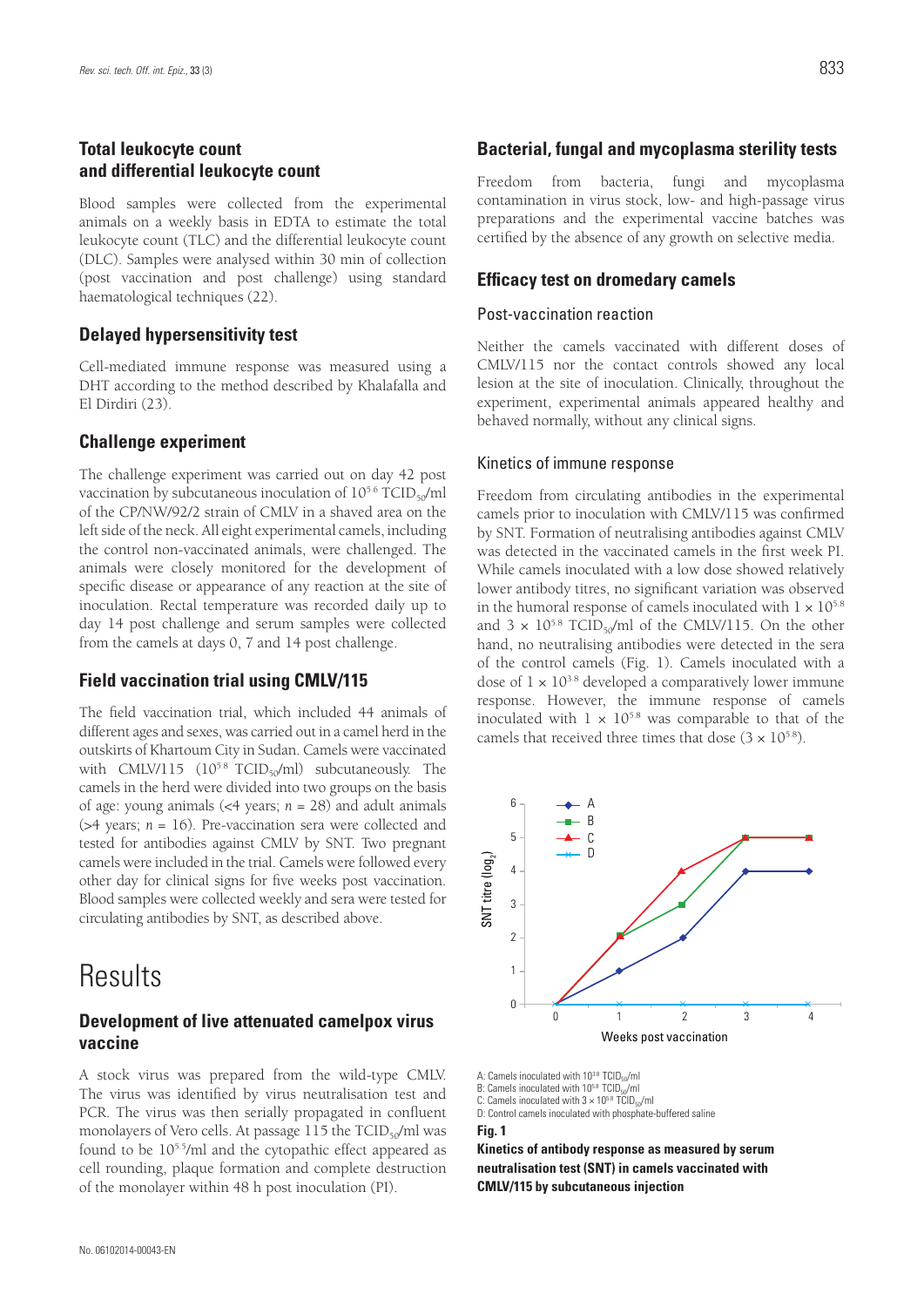Camels vaccinated with CMLV/115 reacted positively to DHT, whereas the non-vaccinated control camels showed no increase in skin thickness at the site of inoculation. Twenty-four hours later, a two to threefold increase in the skin thickness was detected in vaccinated animals, which regressed on the fourth day PI (Fig. 2).



D: Control camels inoculated with phosphate-buffered saline

#### **Fig. 2**



#### Total leukocyte count

Vaccinated camels showed a normal TLC following immunisation and subsequent challenge with the virulent virus. However, a moderate leukopenia was noticed in nonvaccinated camels seven days post challenge.

#### Differential leukocyte count

Vaccinated camels showed a normal DLC following immunisation and subsequent challenge with the virulent virus. However, a slight lymphocytopenia was noticed in non-vaccinated camels seven days post challenge.

#### Challenge experiment

Experimental camels were challenged with the pathogenic CMLV field strain CP/NW/92/2. Vaccinated animals remained healthy, there was no detectable rise in body temperature and the feeding behaviour was normal for up to 30 days post challenge. Control dromedary camels displayed local pox lesions at the site of inoculation three days post challenge, accompanied with enlarged regional lymph nodes. A rise in rectal temperature of up to 41.3ºC was recorded on the fifth day post challenge. Lesions were observed on other parts of the body, particularly on the thigh, neck and forelimbs. There was formation of papules on the fifth day post challenge, which turned into vesicles and pustules on the seventh day, oozing of fluid on day nine and scab formation on day 14 post challenge.

#### Field vaccine efficacy trial

No post-vaccination clinical signs were observed among dromedary camels vaccinated with CMLV/115 during the experiment, which appeared healthy and behaved normally. Vaccination of pregnant she-camels did not result in abortion or any other clinical signs. Antibody responses of camels indicated that some of the pre-vaccination serum samples of adult animals contained variable levels of neutralising antibodies against camelpox ranging from 1 to  $2$  (log<sub>2</sub>). All vaccinated animals showed specific antibody response at the first week post vaccination, ranging from 2 to 3 ( $log<sub>2</sub>$ ). Antibody response reached a plateau three weeks post vaccination, ranging from  $3$  to  $5$  (log<sub>2</sub>). Notably, adult animals with pre-vaccination antibodies induced relatively low titres (Fig. 3).



A: Young camels B: Adult camels **Fig. 3 Field vaccination trial**

Kinetics of antibody response as measured by serum neutralisation test (SNT) in camels vaccinated with a dose of  $10^{5.8}$  TCID $_{50}$  of CMLV/115 by subcutaneous injection

### Discussion

Camelpox, a smallpox-like illness that occurs only in camels, could be eliminated through an intensive vaccination programme (4). It meets the basic requirements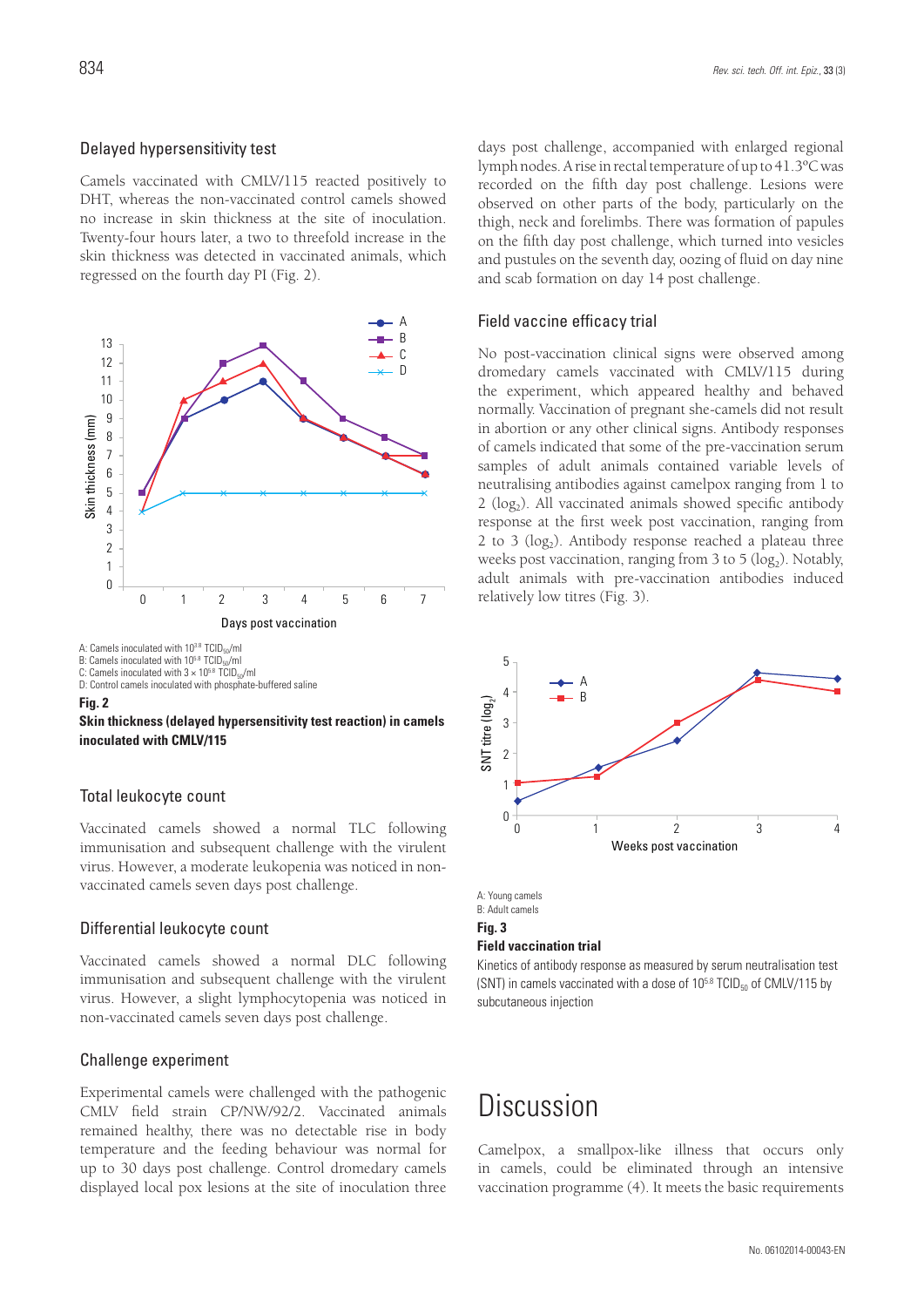to be a candidate for eradication (24) and therefore represents a target for global eradication, which should be a priority because of the increased potential for transmission to humans since the suspension of smallpox vaccination (25).

In the present study, a local field CMLV was attenuated by serial passage in Vero cell monolayers for use as a future vaccine strain. The authors first tested the efficacy and safety of CMLV/100 by subcutaneous inoculation of eight susceptible dromedary camels (data not shown). Inoculated camels developed a local reaction: a small nodule confined to the site of inoculation that appeared on the third day post vaccination, dried up within seven days, and healed within three weeks of vaccination. Therefore, the authors passaged the virus 15 times more (CMLV/115). Camels inoculated with CMLV/115 remained apparently healthy without any adverse reactions, neither signs of illness nor a rise in rectal temperature were recorded for up to 40 days PI. Vaccinated camels developed a measurable immune response which reached a plateau at around day 21 PI.

Despite inducing a relatively weak primary antibody response, all vaccinated animals were protected when challenged with wild-type virus. Thus, either the low levels of neutralising antibodies were sufficient for protection, or the small number of antibody-producing cells generated during primary vaccination was sufficient to expand and to protect the animals upon challenge; alternatively, other components of the immune system, likely cellmediated immunity, may have been compensating for this low antibody response (25). However, the induction of protection does not always correlate with the levels of neutralising antibodies induced upon vaccination by live vaccines (26, 27). Camels inoculated with a low dose of the candidate vaccine showed lower kinetics of antibody production compared to those inoculated with a dose of 105.8 and a high-titre virus. The high-titre virus induced no adverse clinical reaction, indicating that it is safe and that there is an absence of residual virulence.

In the DHT all vaccinated camels reacted positively, with a remarkable increase in skin thickness as compared with controls. This emphasised the role played by the cell-mediated immunity, the increase in thickness was relatively higher in camels vaccinated with the hightitre virus. This finding agreed with that of Khalafalla and El Dirdiri (23), who observed that live attenuated camelpox vaccines induce relatively higher cell-mediated immunity than killed vaccines. A normal TLC and DLC following immunisation and subsequent challenge with the virulent virus were detected. However, a moderate leukopenia and a slight lymphocytopenia were noticed in control camels seven days after being challenged with wildtype virus; similar results were obtained by Hussein and Al-Mufarrej (28).

Based on efficacy tests of three different doses of the candidate vaccine, a dose of  $10^{5.8}$  TCID<sub>50</sub>/ml was selected and used in a field vaccination trial. Results showed a seroconversion rate at the first week that ranged from 2 to 3 ( $log<sub>2</sub>$ ) and reached a plateau three weeks post vaccination with a range between 3 and 5 ( $log<sub>2</sub>$ ). Notably, adult animals with prevaccination antibodies induce relatively low antibody titres, which may be due to neutralisation of the vaccine virus by circulating antibodies. Khalafalla *et al.* (29), in a field serological survey, found that the prevalence of antibodies against camelpox was high (87%) in camels more than four years old, compared to young animals (40%). Results also showed that vaccination was safe for pregnant camels; these results were similar to those obtained by Khalafalla and El Dirdiri (23), who tested the efficacy and safety of a live attenuated (Ducapox, United Arab Emirates) and a killed (T8, Morocco) camelpox vaccine.

From previous field studies, a single dose of vaccine  $(10<sup>5</sup> TCID<sub>50</sub>)$  was recommended for full protection. The attenuated CMLV strain VD47/25, passaged 80 times in cell culture, has also been evaluated as a potential camelpox vaccine (10). As observed during experiments in Mauritania, this strain was innocuous in camels (dose of  $10^{4.7}$  TCID<sub>50</sub>, subcutaneous administration) and protected them from severe and lethal CMLV infection. In the United Arab Emirates, a modified live camelpox vaccine obtained by passaging the strain CaPV298-2 in Vero cells has been used (30). This vaccine, called Ducapox, was used for field vaccination just before the onset of a large camelpox outbreak in Dubai in 1993–1994. Among 2,000 vaccinated camels, seven developed the disease, but it was not known if these animals were infected before the vaccination or if they were true vaccination failures (30). Further, Wernery and Zachariah (11) showed that a single vaccination protected camels for six years, although this was only shown with two animals. Vaccine efficacy has also been demonstrated in New World camelids against an otherwise lethal CMLV challenge (31). The safety and potency of Ducapox has also been explored in the study by Khalafalla and El Dirdiri (23), the vaccine requires subcutaneous injection, but a single dose  $(10^{6.7})$  is enough to sustain protection for at least one year.

In the present study the absence of any indication of seroconversion in susceptible camels that were in contact with vaccinated camels might indicate that the viruses had not been excreted by vaccinated animals and/or transmitted to contact susceptible animals. Similarly, field testing revealed no evidence of seroconversion among non-vaccinated control animals, indicating the safety of the candidate vaccine in experimental camels. More field testing of the candidate vaccine and more detailed testing of residual virulence are needed.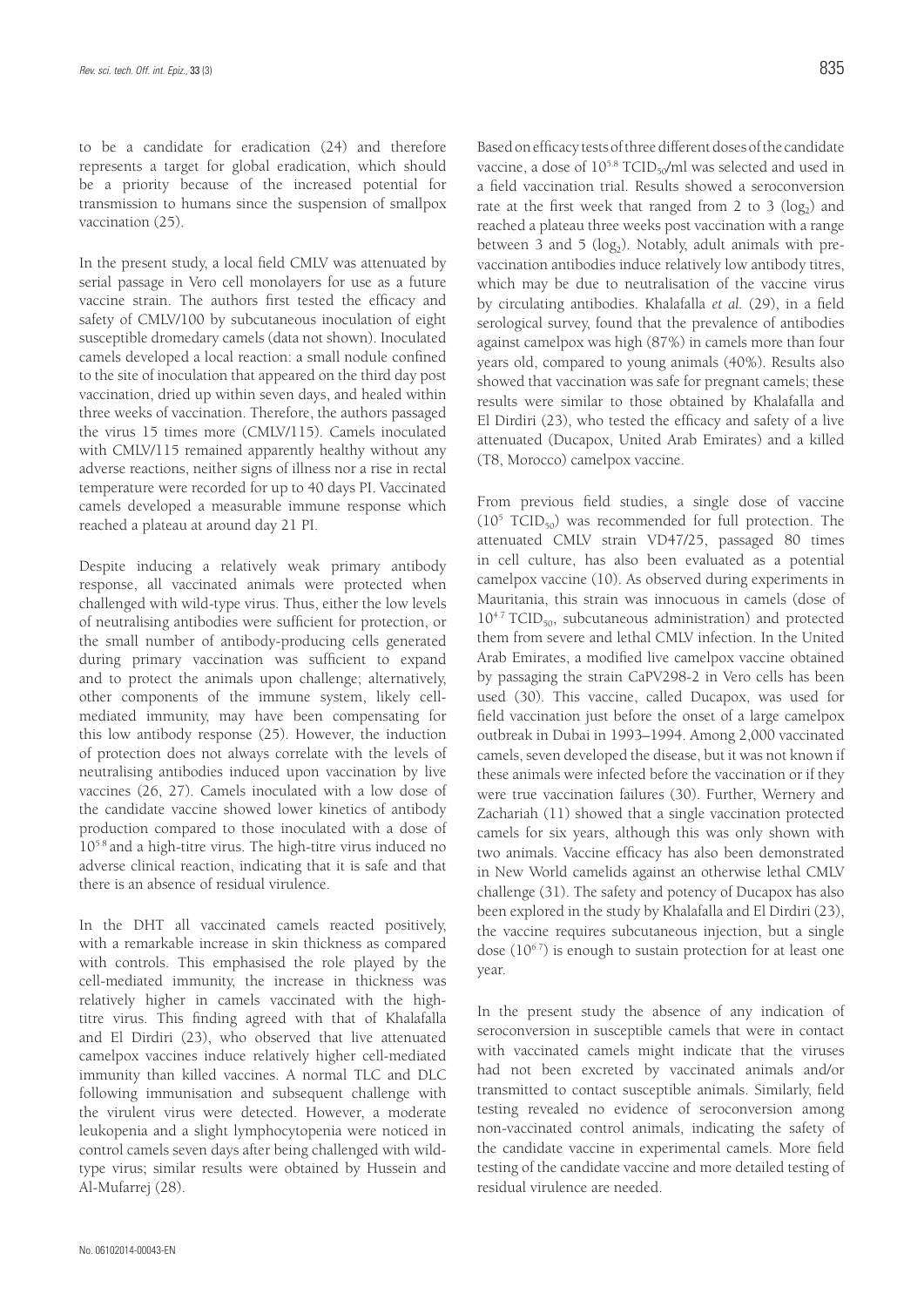## Conclusion

A live attenuated candidate vaccine was developed from a local strain of CMLV in the Sudan and tested in terms of safety and potency in experimental camels and a small-scale field trial. The results of several tests indicated that, after being passaged 115 times, the candidate vaccine is potent, safe and has potential for controlling the disease.

### Acknowledgements

The authors gratefully acknowledge the partial financial support of the German Academic Exchange Service (DAAD). Their thanks are also extended to the outstanding staff of the Virology Laboratory, Department of Microbiology, Faculty of Veterinary Medicine, University of Khartoum.

#### $\blacksquare$

## **Mise au point et évaluation d'un vaccin à virus vivant atténué contre la variole cameline préparé à partir d'un isolat local d'une souche virale de terrain**

M.M. Abdellatif, A.A. Ibrahim & A.I. Khalafalla

#### **Résumé**

Une souche du virus de la variole cameline isolée au Soudan a été atténuée par des passages successifs dans des monocouches de cellules Vero afin d'être utilisée comme future souche vaccinale. L'innocuité et l'activité de la souche virale obtenue au 115e passage (désignée Soudan CMLV/115) ont été évaluées. Les chameaux inoculés avec la souche CMLV/115 n'ont présenté aucun signe clinique de la maladie ni de lésions cutanées ; tout en produisant un faible taux d'anticorps ils ont développé une réponse immune à médiation cellulaire. Ces animaux ont résisté à l'inoculation d'épreuve d'une souche virulente sauvage du virus de la variole cameline. Les essais de terrain réalisés sur le vaccin candidat ont montré que celui-ci induit une réponse immune et que son utilisation chez les jeunes chameaux et les chamelles gestantes est exempte de risque.

#### **Mots-clés**

Atténuation sur culture cellulaire – Évaluation d'un vaccin – Vaccin – Variole cameline – Virus de la variole cameline.

 $\overline{\phantom{a}}$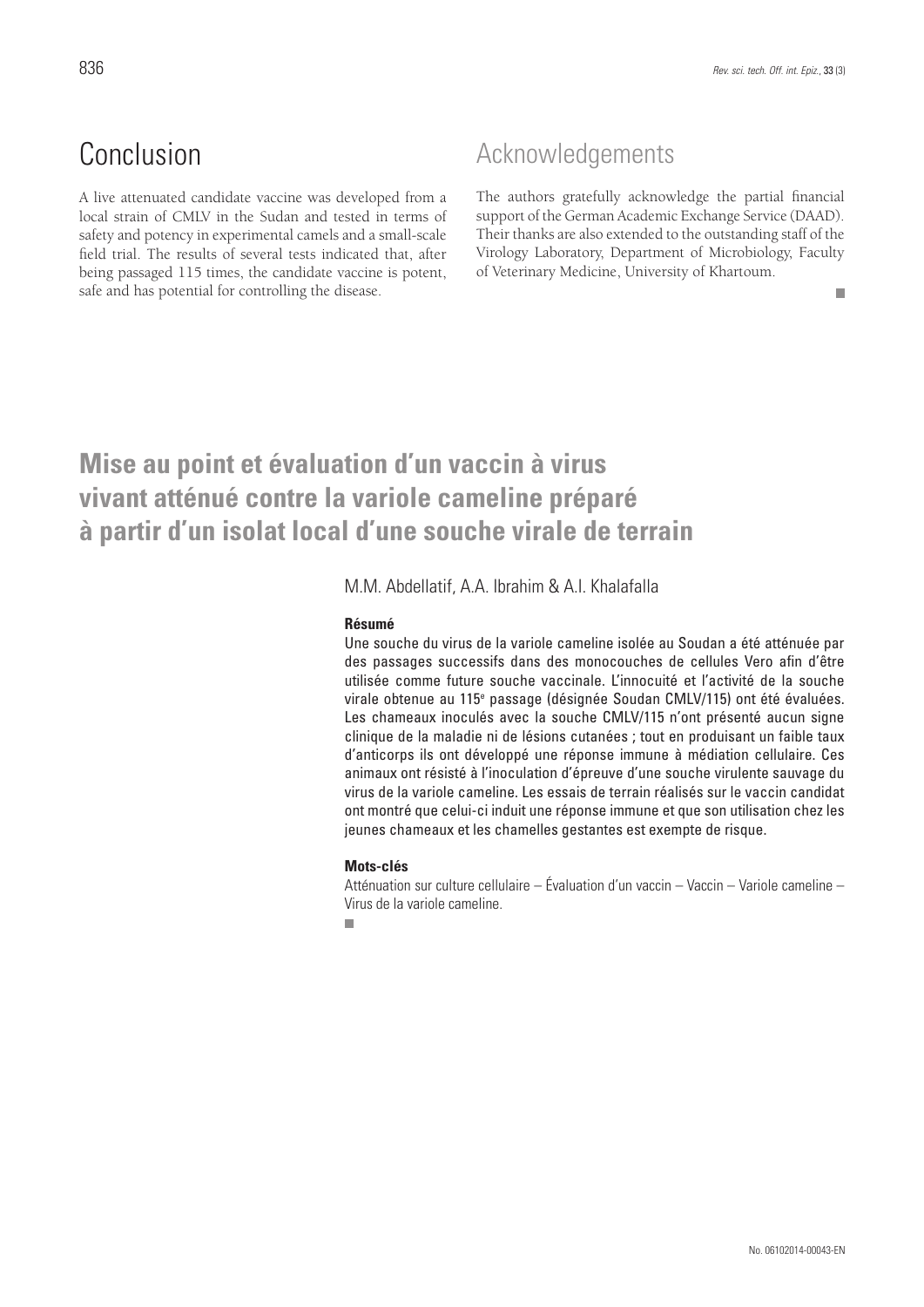### **Obtención y evaluación de una vacuna viva atenuada contra la viruela del camello a partir de un virus aislado sobre el terreno**

M.M. Abdellatif, A.A. Ibrahim & A.I. Khalafalla

#### **Resumen**

Mediante pases seriados en cultivo en monocapa de células Vero se atenuó una cepa del virus de la viruela del camello (CMLV, por sus siglas en inglés) aislada en el Sudán con el fin de utilizarla como futura cepa vacunal. Se determinaron experimentalmente la inocuidad y potencia del virus resultante del pase 115 (bautizado como Sudán CMLV/115). Los camellos en los que se inoculó después el CMLV/115 no mostraron signos clínicos de enfermedad ni lesiones cutáneas, presentaron niveles bajos de anticuerpos pero una inmunidad celular efectiva y resistieron la infección experimental por una cepa virulenta del tipo salvaje del CMLV. La aplicación experimental sobre el terreno de la vacuna obtenida demostró que induce respuesta inmunitaria y resulta inocua en camellos jóvenes y hembras grávidas.

#### **Palabras clave**

Atenuación en cultivo celular – Evaluación de vacunas – Vacuna – Viruela del camello – Virus de la viruela del camello.

 $\blacksquare$ 

## References

- 1. Fenner F., Wittek R. & Dumbell K.R. (1989). The orthopoxviruses. Academic Press, New York, 303–309.
- 2. Jezek Z., Kriz B. & Rothbouer V. (1983). Camelpox and its risk to the human population. *J. Hyg. Epidemiol. Microbiol. Immunol*., **27**, 29–42.
- 3. World Organisation for Animal Health (OIE) (2008). Chapter 2.9.2. Camelpox. *In* Manual of diagnostic tests and vaccines for terrestrial animals, Vol. II. OIE, Paris, 1177–1184.
- 4. Duraffour S., Meyer H., Andrei G. & Snoeck R. (2011). Camelpox virus. *Antiviral Res.*, **92** (2), 167–186.
- 5. Moss B. & Shisler J.L. (2001). Immunology 101 at poxvirus U: immune evasion genes. *Semin. Immunol*., **13**, 59–66.
- 6. Wernery U. & Kaaden O.R.A. (2002). Camel pox. *In* Infectious diseases in camelids (U. Wernery & O.-R. Kaaden, eds)*,* 2nd Ed. Blackwell Science, Berlin, Vienna, 176–185.
- 7. Khalafalla A.I. & Mohamed M.E.M. (1996). Clinical and epizootiological features of camelpox in Eastern Sudan. *J. Camel Pract. Res*., **2**, 99–102.
- 8. Khalafalla A.I. (1998). Epizootiology of camel pox, camel contagious ecthyma and camel papillomatosis in the Sudan. *In* Proc. of the 3rd annual meeting for animal production under arid conditions, 2–3 May, Al Ain, United Arab Emirates, 115–131.
- 9. Hafez S.M., Al-Sukayran A., Dela Cruz D.M., Mazloum K.S., Al-Bokmy A.M., Al-Mukayel A. & Amjad A.M. (1992). – Development of a live cell culture camelpox vaccine. *Vaccine*, **10**, 533–537.
- 10. Nguyen Ba-Vy, Guerre L. & Saint-Martin G. (1996). Étude préliminaire de l'innocuité et du pouvoir immunogène de la souche atténuée VD47/25 de camelpox virus. *Rev. Elev. Méd. vét. Pays trop*., **49**, 189–194.